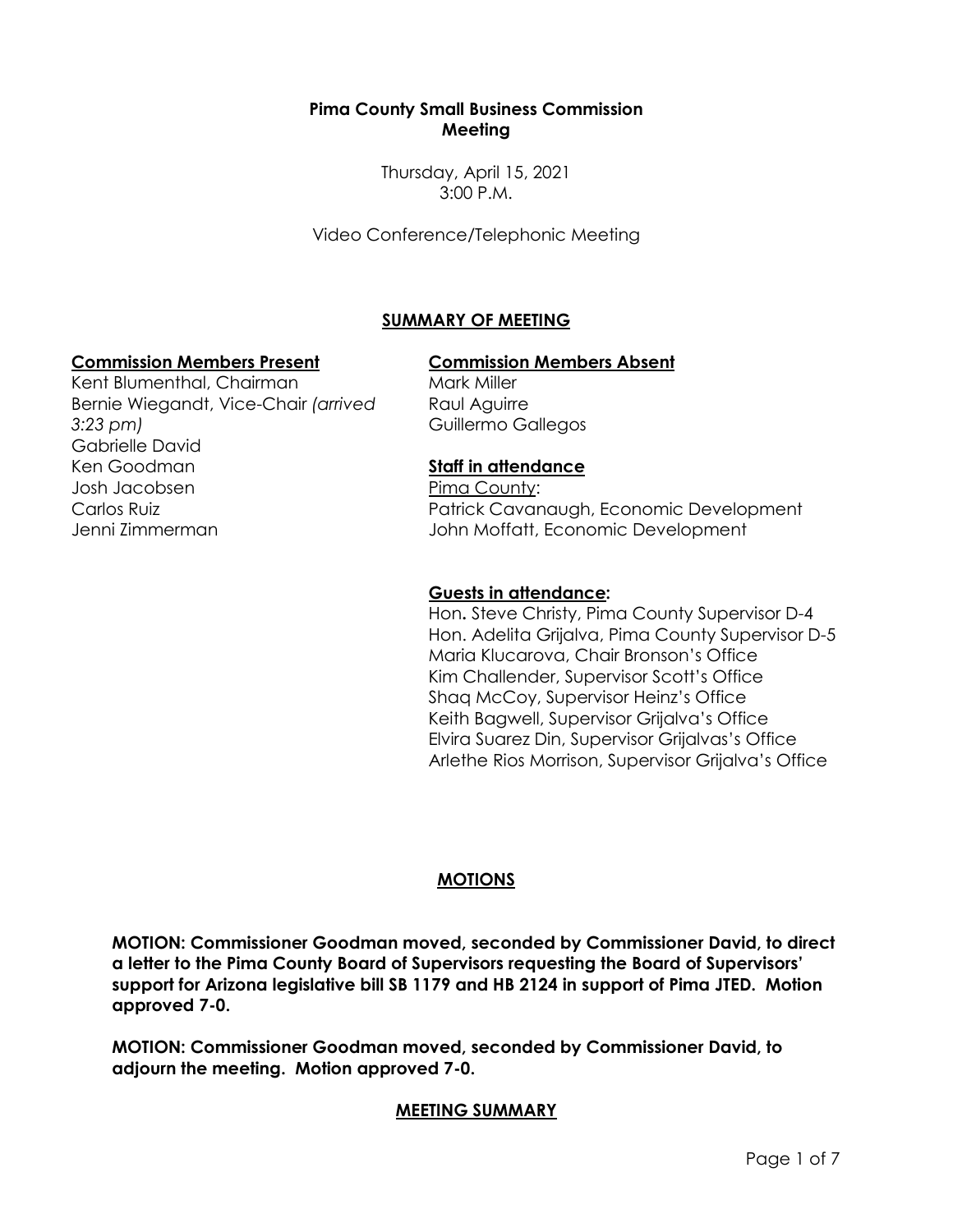## 1. Call to Order

The meeting began at 3:05 p.m.

### 2. Roll Call

Roll call was conducted by Patrick Cavanaugh. Commission quorum was confirmed.

#### 3. Chair's Report: Review of the agenda and virtual meeting protocols

Chairman Blumenthal welcomed newly appointed Commissioner Carlos Ruiz and Hon. Supervisor Adelita Grijalva; wished a speedy recovery to Commissioner Aguirre, and extended condolences to the family of Ellen Kirton, director of the Small Business Development Center. Commissioner Goodman noted Ms. Kirton's passing as a tremendous loss to the business community. Chairman Blumenthal remarked on Deseret Romero's service to the Commission and Pima County before her recent resignation: and provided a brief overview of the meeting protocols and the review of the meeting agenda.

#### 4. Call to the Public

All of the guests in attendance introduced themselves and greeted the Commission.

#### 5. Introduction: Hon. Pima County Supervisor Adelita Grijalva

Supervisor Grijalva related her life, education and work in Tucson and the importance of Small Businesses in Pima County. She noted the important role small businesses can play in encouraging COVID-19 vaccinations and she cited incentives and other examples for potential collaboration; she stated the Board of Supervisors were unanimous in wanting businesses open and employees back to work safely. Supervisor Grijalva offered to address any questions from the Commission or discuss any ideas to assist small businesses during the pandemic:

Commissioner Jacobsen noted he observed the last Board of Supervisors meeting and expressed concerns about the City of Tucson's proposed differential water rates for unincorporated Pima County users. He asked what the impacts would be on opening a new business in an unincorporated area. Supervisor Grijalva explained the graduated rates and additional costs of service and suggested the Commissioner contact the City. She also noted heavy users would pay more. Commissioner Jacobsen said he believed the added cost along with other governmental regulation will be overly burdensome.

Commissioner Jacobsen expressed concern about the mask mandates, confusing pandemic regulations and the issue of business staff asking belligerent customers to wear masks. He offered an example of Tucson Police not responding to mask-related calls. Supervisor Grijalva explained the limits of the Health Department's authority and noted the political nature of anti-mask sentiment and encouraged people to view the pandemic as a health issue.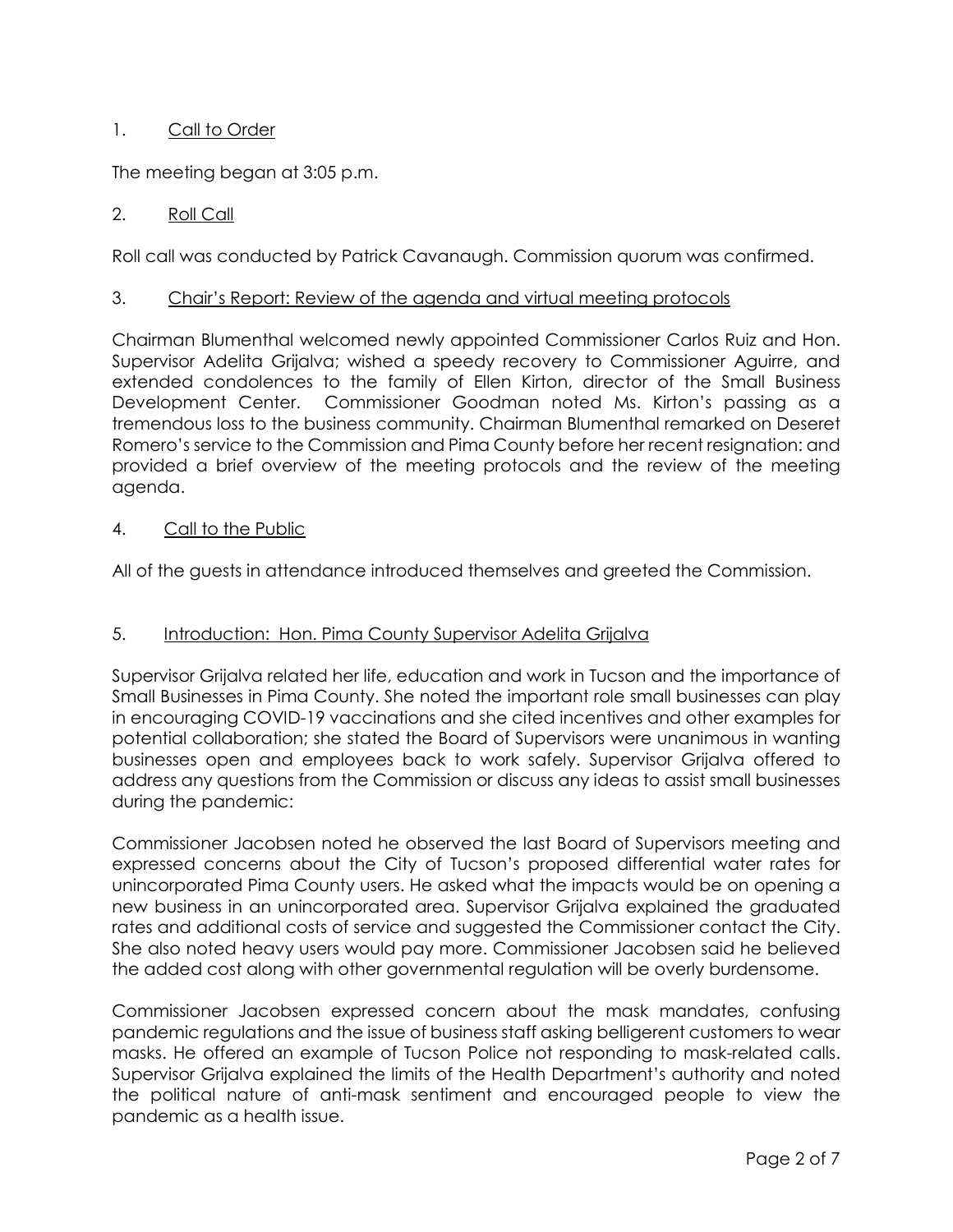Commissioner Ruiz noted his business does not interface much with the public or the Health Department and underscored that only restaurants and a few other classes of businesses are bearing the brunt of the regulatory requirements. Supervisor Grijalva clarified the County's mask mandate applies to everyone but only certain businesses fall under Pima County regulatory authority and she will support mask mandates until the health emergency recedes and that the public health issue should not be politicized.

Commissioner Jacobsen said the County should stick to education rather than regulation. Supervisor Grijalva provided the Pima County health statistics and stated the vaccination rate needs to be higher in order to get the pandemic to recede.

Commissioner Goodman described a previous Commission meeting when the topic of Sun Corridor's involvement in small business recovery was discussed. He said small business does not appear to have a seat at the table for Sun Corridor's planning and encouraged the Board of Supervisors and the Commission to craft a recovery plan for small businesses. Supervisor Grijalva expressed support for small business recovery efforts.

Commissioner Jacobsen asked Supervisor Grijalva about her vote on a \$50 million road repair and infrastructure initiative for Pima County and the Supervisor explained she wanted to explore all options for the funding, particularly workforce issues.

Chairman Blumenthal expressed his appreciation to Supervisor Grijalva and the Board of Supervisors for their support of Small Business.

## 6. Approval of Minutes

Mr. Cavanaugh noted the Economic Development Office had recently lost its staff support and asked to defer consideration of approval of the March 18, 2021 meeting summary until the May 20, 2021 meeting. Chair Blumenthal noted the deferral without objection from the Commission.

#### 7. Coordinator's report and updates

Mr. Cavanaugh reported on the following items:

- a. Federal, state and local business assistance and update on the mask ordinance;
	- The federal American Rescue Plan and expansion of the Paycheck Protection Program and extended deadlines.
	- The Shuttered Venue Operators Grant under the American Rescue Plan
	- American Rescue Plan details for Restaurant Revitalization program.

Mr. Cavanaugh underscored Supervisor Grijalva's comments about the mask mandate being county-wide and briefly recounted the failed legal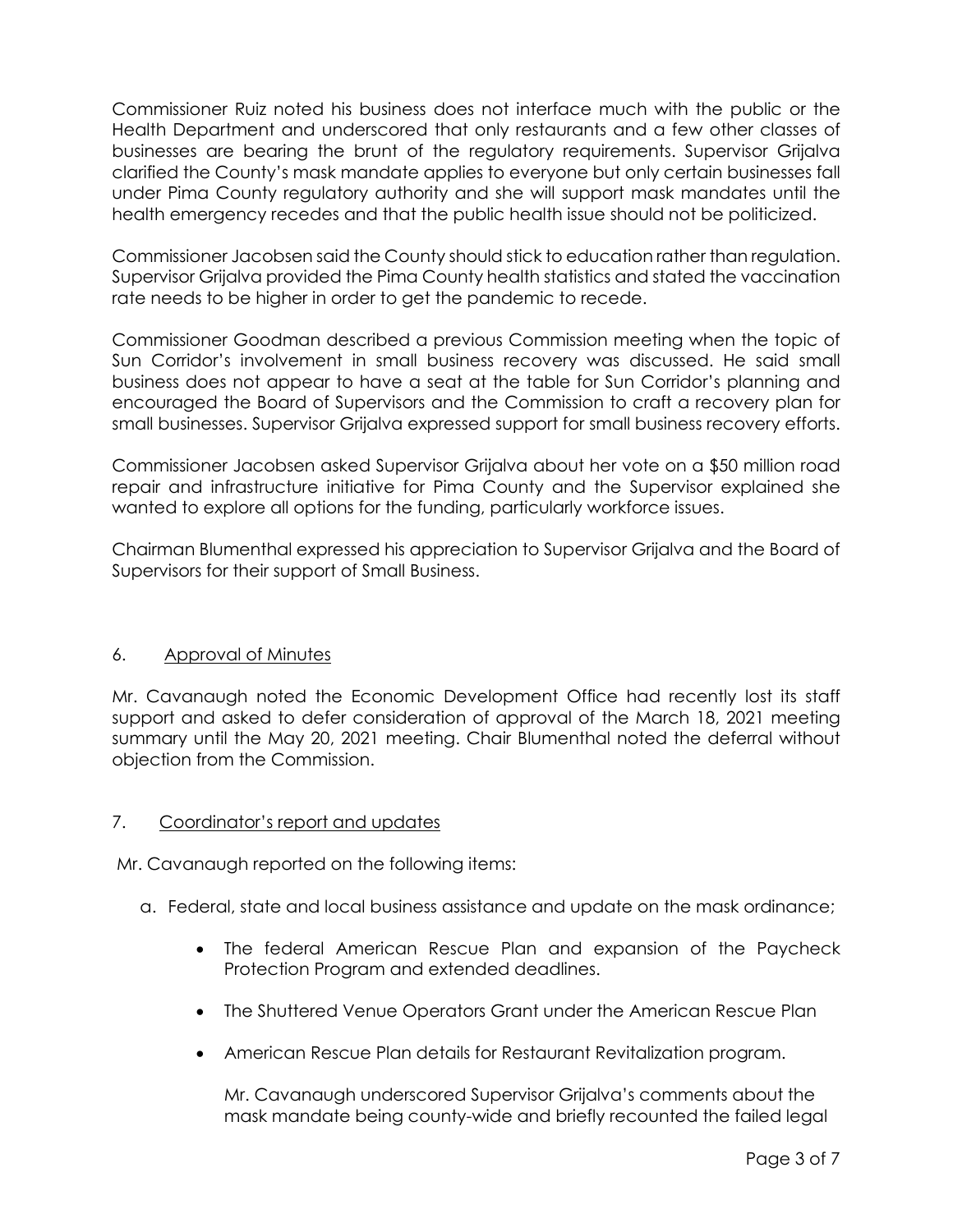challenges to the mandate that have validated the County's legal authority for the ordinance.

b. County Supervisor appointments to fill SBC vacancies:

Mr. Cavanaugh announced he had just received the resignation of Commissioner Gallegos resulting in two vacancies in District 2 but staff from Supervisor Heinz's office has placed one appointment on the April 20, 2021 Board agenda and is already working on the second. District 1 is also working on Supervisor Scott's appointments and has identified potential nominations. Mr. Cavanaugh is in contact with District 5 staff and has a message in to Commissioner Aguirre.

#### c. 2020 Small Business Awards

Ms. Cavanaugh reported that all of the award winners had received their award of \$500. Chair Blumenthal inquired as to the when the Board of Supervisors would return to in-person meetings. Mr. Cavanaugh noted that the Board has not indicated when it will resume in-person meetings. The Supervisors will make that decision publicly and will likely base it on the public health data. The Supervisors at this point are still meeting remotely.

- 8. Unfinished Business
	- a. 'Ready for You 2.0' PSA Radio Spots

Ready for You Subcommittee Chair Ken Goodman updated the Commission on the content of the scripts developed for the ad campaign and reported that the initial drafts of the Hilton & Myers ad spots had been shared with the Commission's subcommittee. Commissioner Goodman commented on the prominence of the Small Business Commission in the ads and noted the radio ads are now running.

Commissioner Goodman reiterated the importance of the Commission leading on the issue for small businesses and vaccinations.

## b. Restaurant worker hiring difficulties

Commissioner Zimmerman recounted the difficulty she is experiencing at her restaurant and what she is hearing from other restaurant owners. She asked for clarification as to whether the State is still requiring work search documentation for unemployment compensation. Commissioner Jacobsen confirmed the State is not. Chair Blumenthal asked for staff and commission input.

Mr. Cavanaugh advised widening the discussion to the hiring difficulties of all small businesses and suggested a presentation of information from the Pima County One Stop business services staff or Arizona Commerce Authority at a future meeting. Commissioner Ruiz noted the dramatic increase in sales at his metal fabrication business and the difficulty in dealing with staffing agencies and the requirement for significant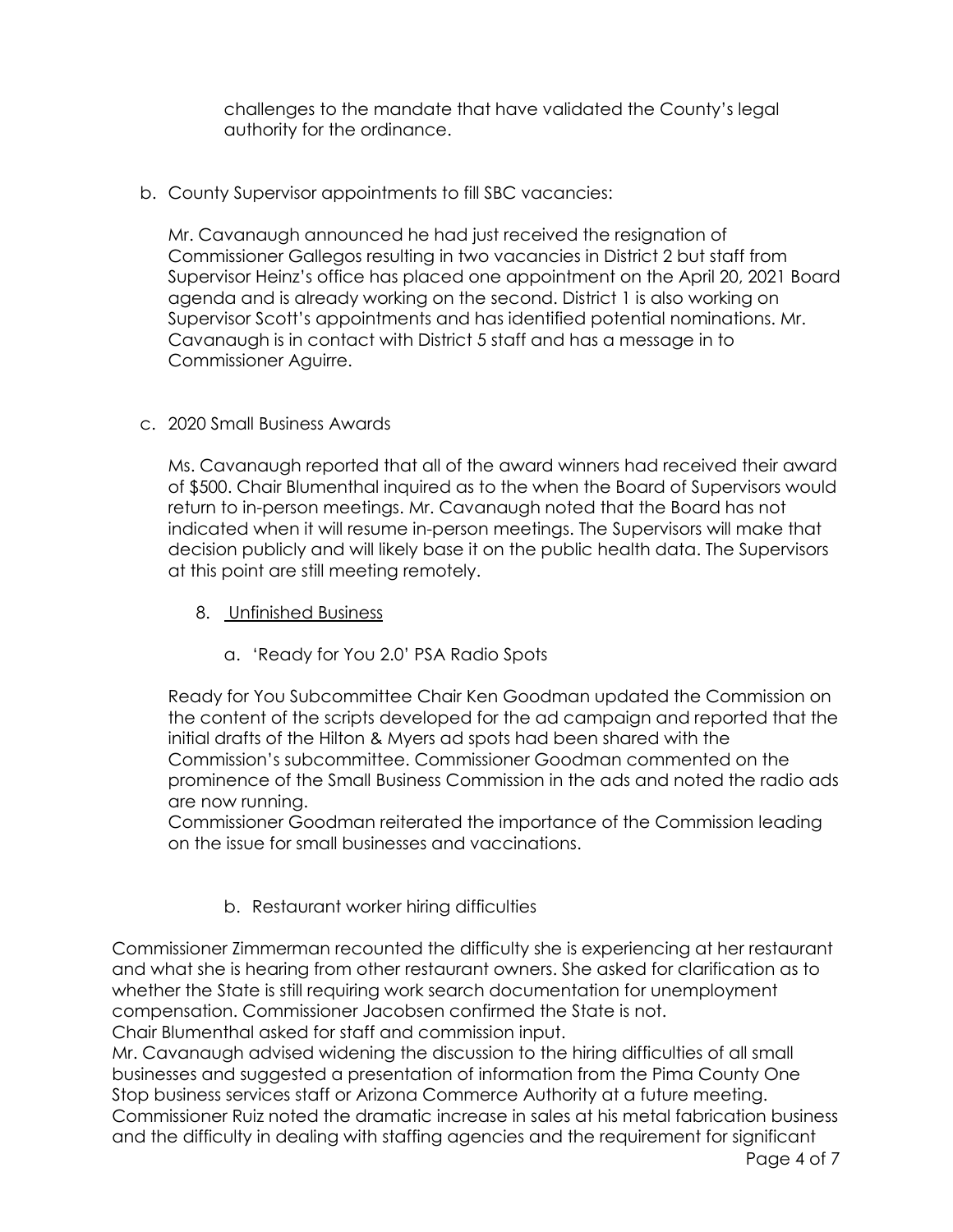salaries to compete with enhanced unemployment benefits which has become a serious issue nationwide.

Commissioner Jacobsen suggested Dr. George Hammond of the University of Arizona's Eller Business School be invited to discuss the matter at a future meeting. Commissioner Jacobsen also suggested there should be a future agenda item regarding the "Fight for 15" effort to raise the minimum wage in Tucson and Pima County.

# 9. New Business

a. JTED legislative update and action

Commissioner Goodman reported that the new facility on Park Avenue is open but expressed concern that the legislature is not considering JTED a priority. Two bills that that would affect career/technical education funding and average daily membership are being considered. Commissioner Goodman suggested that a letter be sent to the Board of Supervisors encouraging the Board to support JTED's legislative priorities during the current session. Commissioner Goodman asked Mr. Cavanaugh for his opinion. Mr. Cavanaugh stated the action would be appropriate in the Commission's role as an advisory body to the Board of Supervisors but expressed concern that the Commissioners did not have the letter language in front of them for consideration. Mr. Cavanaugh suggested if more information was provided to the Commissioners now the Commission could direct staff to work with Commissioner Goodman and Mr. Cavanaugh to draft the language of the letter to the Board. He also cautioned that the Board of Supervisors would need to consider the letter at a Board meeting and the end of the Arizona legislative session is rapidly approaching. Chair Blumenthal and Commissioner Goodman proceeded to craft the motion and the staff direction and recommended JTED's bill analysis document accompany the letter.

### **MOTION: Commissioner Goodman moved, seconded by Commissioner David, to direct a letter to the Pima County Board of Supervisors requesting the Board of Supervisors' support for Arizona legislative bill SB 1179 and HB 2124 in support of Pima JTED. Motion approved 7-0**

b. Pima County Small Business Commission Bylaws requirements

Chair Blumenthal stated he placed the item on the agenda to hear the Commissioner's thoughts on a future agenda item to address possible changes to the Small Business Commission's bylaws. The primary purpose would be to address quorum issues and Commissioner attendance requirements. Chair Blumenthal asked for Commission comment or objections and received neither. Chair Blumenthal directed that the item will be on the next agenda.

c. Pima County internet/broadband internet opportunities

Page 5 of 7 Chair Blumenthal referred to discussion at a previous Commission meeting with Pima County Economic Development Director John Moffatt about broadband expansion in Pima County. Chair Blumenthal stated Pima County Chief Information Officer Dan Hunt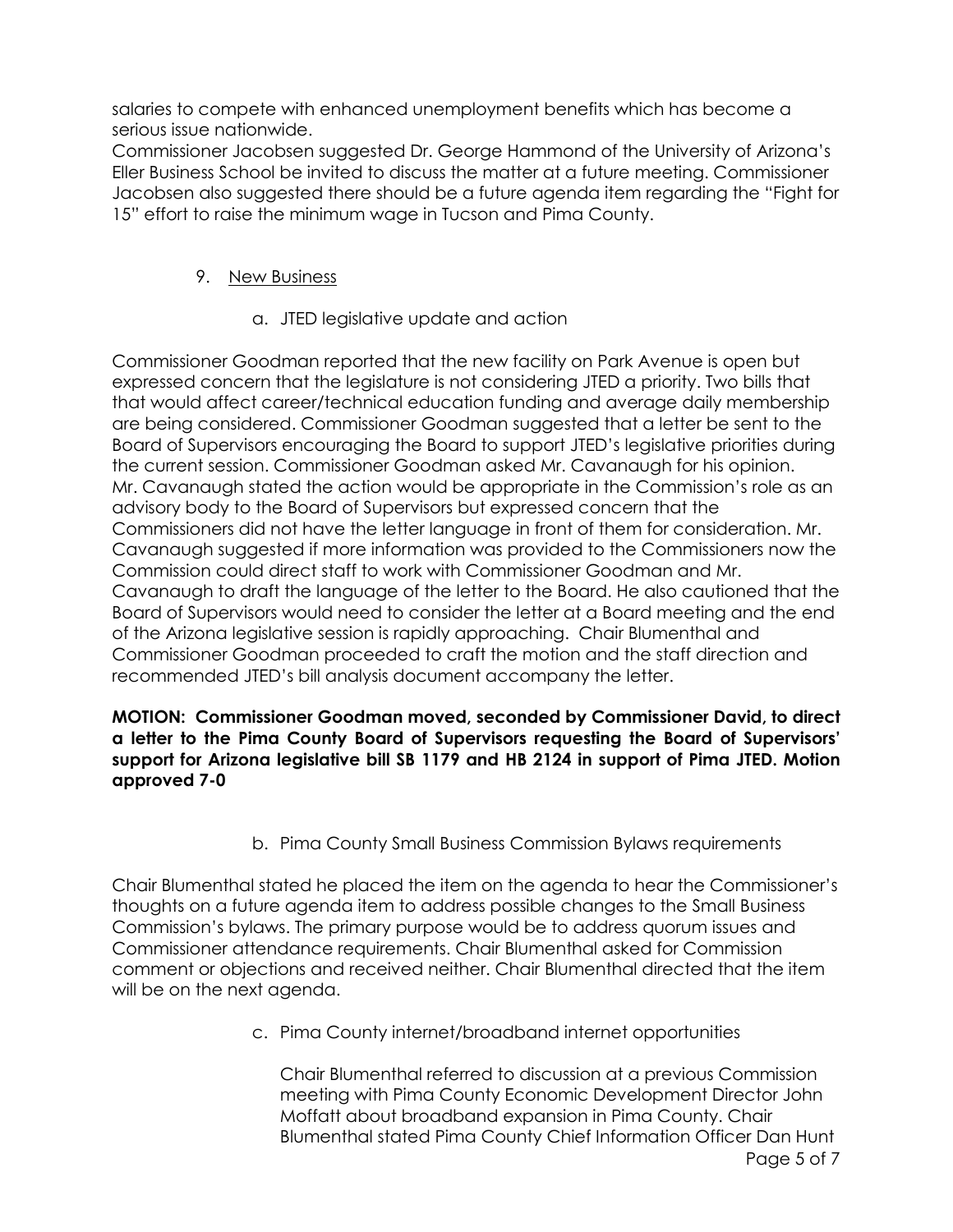has agreed to attend the next Commission meeting to discuss this topic. Mr. Hunt has asked for questions in advance and Chair Blumenthal asked Commissioners to send the questions in advance of the meeting to Mr. Cavanaugh.

d. Small Business element within Sun Corridor, Inc.

Chair Blumenthal asked Commissioner Goodman for an update. Commissioner Goodman noted the disconnect between Sun Corridor, Inc. and small businesses and believes the Board of Supervisors should approach this matter in a bipartisan fashion to ensure the inclusion of small business and the Commission in regional economic recovery efforts. Chair Blumenthal asked Commissioner Goodman to create a document that will serve as a discussion draft on this topic for the next Commission meeting. Commissioner Goodman agreed.

e. Determination of 2021 Small Business Awards program criteria

Chair Blumenthal provided the most recent criteria that focused on the pandemic resilience. He asked volunteers to help create the recommended criteria for the 2021 program that would then be submitted to the Commission for consideration. Commissioner Zimmerman agreed to assist Chair Blumenthal in developing the draft criteria. Mr. Cavanaugh suggested it not be a subcommittee and that only two commissioners be involved in submitting their drafts to him for placement on a future agenda.

f. Discussion – post-pandemic public hearings

Chair Blumenthal deferred the item to a future agenda in the interest of time.

g. Contact information for small businesses located in Pima County

Chair Blumenthal deferred this item to a future agenda in the interest of time.

#### 10. Commissioner Updates

Chair Blumenthal asked for updates from the Commissioners and received none. Chair Blumenthal updated information about a tour he planned to take of Ajo and its small businesses with Commissioner David.

#### 11. Agenda items for next SBC meeting

 Chairman Blumenthal noted the items previously deferred agenda items (9f and 9g) and a presentation on broadband by Pima County's Chief Information Officer would be added to the May 2021 agenda.